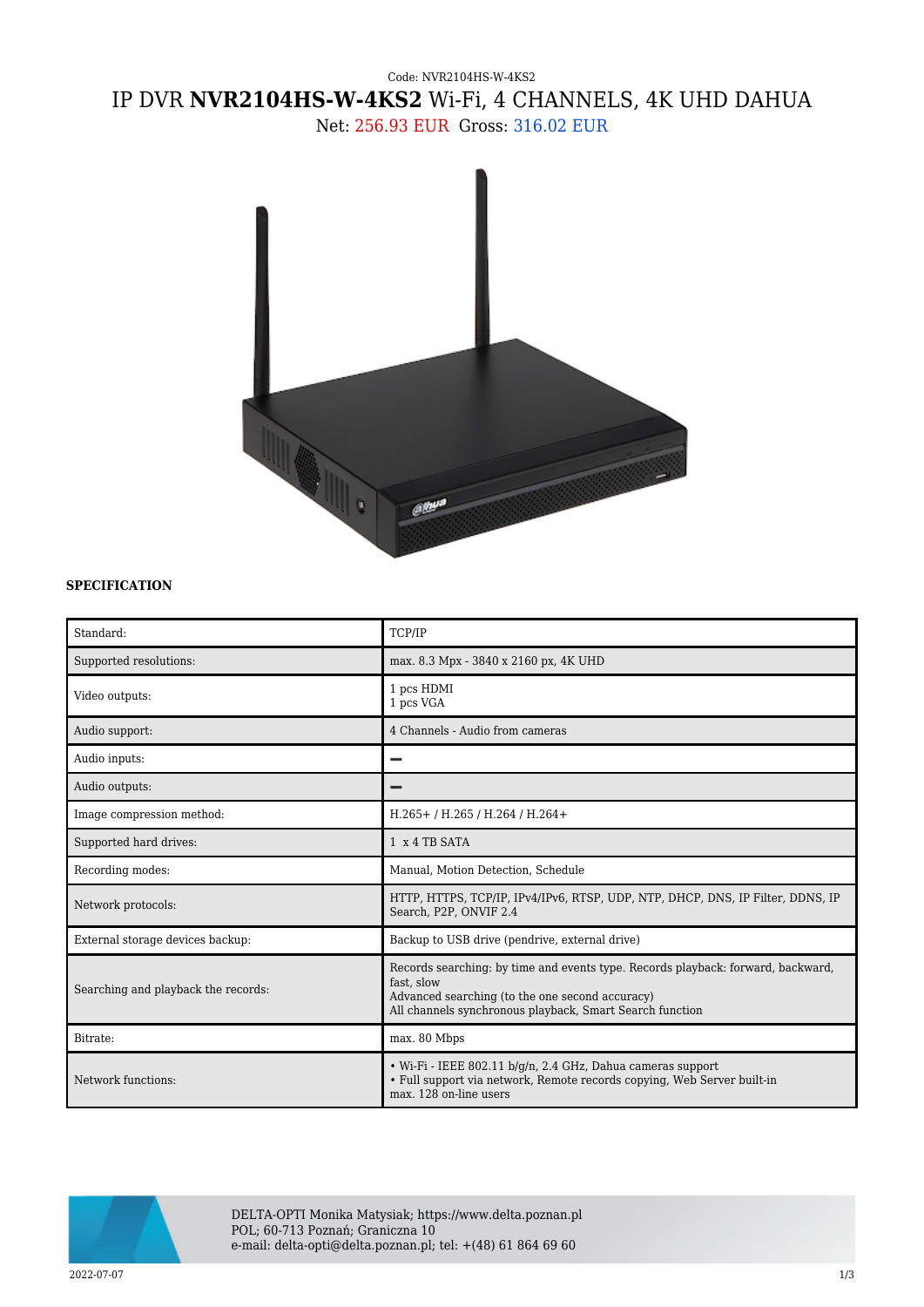| Mobile phones support:           | Port no.: 37777 or access by a cloud (P2P)<br>• Android: Free application DMSS<br>• iOS (iPhone): Free application <b>DMSS</b><br>See how to configure the P2P function in Dahua recorders and how to enable the<br>mobile application |
|----------------------------------|----------------------------------------------------------------------------------------------------------------------------------------------------------------------------------------------------------------------------------------|
| Default admin user / password:   | $admin / -$<br>The administrator password should be set at the first start                                                                                                                                                             |
| Default IP address:              | 192.168.1.108                                                                                                                                                                                                                          |
| Web browser access ports:        | 80, 37777                                                                                                                                                                                                                              |
| PC client access ports:          | 37777                                                                                                                                                                                                                                  |
| Mobile client access ports:      | 37777                                                                                                                                                                                                                                  |
| <b>RTSP URL:</b>                 | rtsp://admin.hasho@192.168.1.108:554/cam/realmonitor?channel=1&subtype=0 -<br>Main stream<br>rtsp://admin:haslo $@192.168.1.108.554/cam/realmonitor?channel=1$ &subtype=1 - Sub<br>stream                                              |
| Alarm inputs / outputs:          |                                                                                                                                                                                                                                        |
| PTZ control:                     | IP Speed Dome Cameras                                                                                                                                                                                                                  |
| Motion Detection:                | 22 x 18 motion zones - after motion detection records detected channels only                                                                                                                                                           |
| $USB$                            | 2 pcs USB 2.0                                                                                                                                                                                                                          |
| Mouse support:                   | ✓                                                                                                                                                                                                                                      |
| IR remote controller in the set: |                                                                                                                                                                                                                                        |
| Power supply:                    | 12 V DC / 2 A (power adapter included)                                                                                                                                                                                                 |
| Weight:                          | $0.89$ kg                                                                                                                                                                                                                              |
| Dimensions:                      | 260 x 227 x 48 mm                                                                                                                                                                                                                      |
| Supported languages:             | Polish, English, Bulgarian, Czech, Danish, Finnish, French, Greek, Spanish, Dutch,<br>German, Portuguese, Russian, Romanian, Serbian, Slovenian, Swedish, Hungarian,<br>Italian                                                        |
| Manufacturer / Brand:            | <b>DAHUA</b>                                                                                                                                                                                                                           |
| Guarantee:                       | 3 years                                                                                                                                                                                                                                |

## **PRESENTATION**



Rear panel:



In the kit:



DELTA-OPTI Monika Matysiak; https://www.delta.poznan.pl POL; 60-713 Poznań; Graniczna 10 e-mail: delta-opti@delta.poznan.pl; tel: +(48) 61 864 69 60